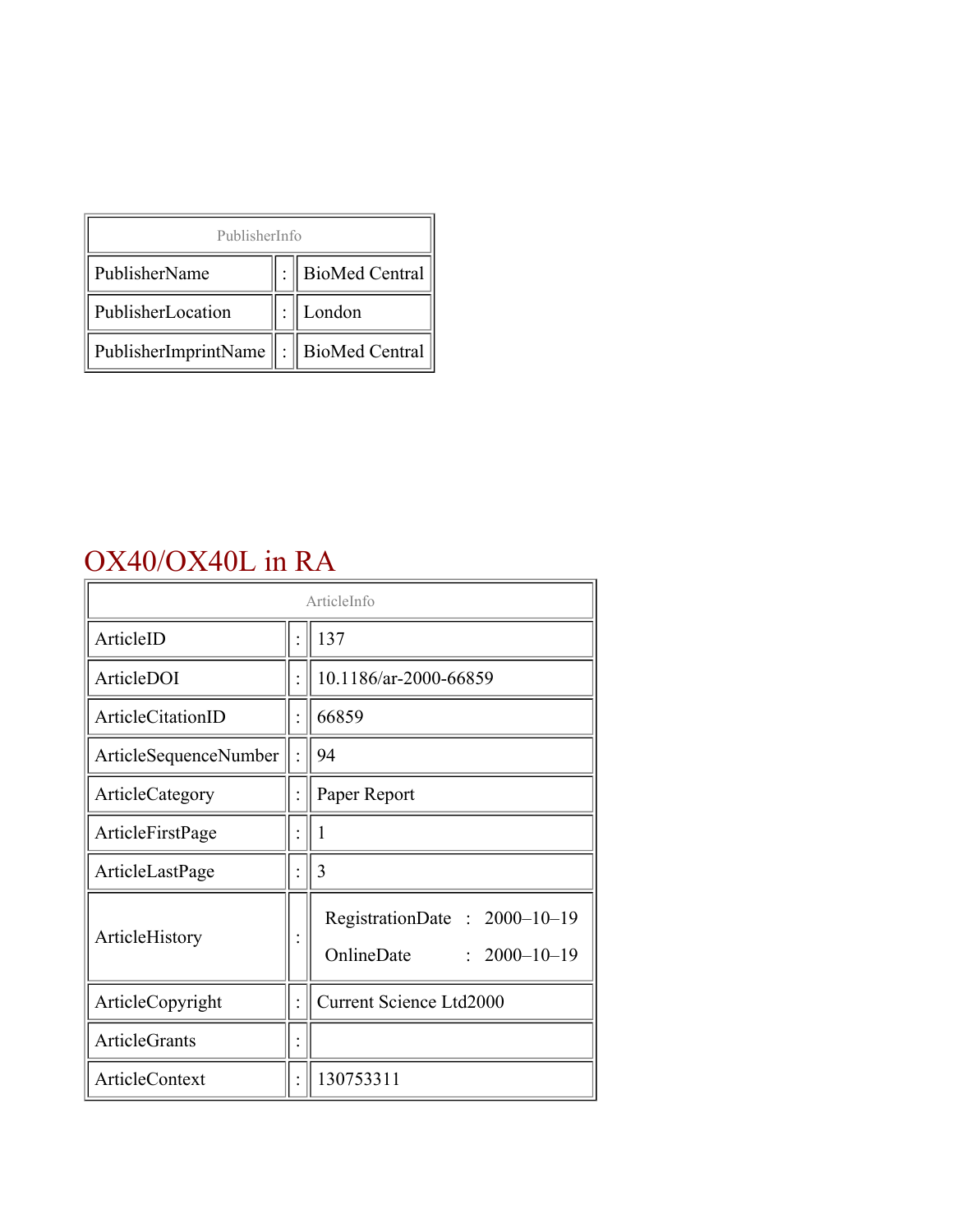Aff1 Department of Rheumatology, University of Leeds, UK

#### Keywords

Collagen arthritis, costimulation, immunotherapy, OX40, OX40L, RA

## Context

OX40, a tumor necrosis factor receptor (TNFR) family member on activated T cells, binds OX40L, a TNF family member on B cells, dendritic cells and endothelium. Their interaction provides T- and Bcell costimulation with T-cell activation and B-cell antibody production. Endothelial adhesion of activated T-cells and activation of dendritic cells may also result. This study investigated their role in inflammatory arthritis.

# Significant findings

OX40L monoclonal antibody abrogated murine collagen-induced arthritis (CIA) when administered for 4 days from boosting immunisation but not if administered 7 days later. Serum IgG2a anti-collagen titres were specifically reduced; *in vitro*, T-cell proliferation in response to collagen was maintained, but a-interferon production was inhibited.

Rheumatoid arthritis synovial fluid T cells but not peripheral blood T cells expressed OX40, and OX40L was present on synovial sublining cells.

The authors conclude that OX40/OX40L interaction is not necessary for T-cell activation but enhances Th1 responses. The therapeutic effect of blockade may represent a reduced Th1 response, but also perhaps reduced migration of activated T cells to the joint.

### **Comments**

This work suggests a potential target for RA immunotherapy but additional arthritis models need to be studied, as does the effect of blockade of OX40/OX40L in human synovial cultures or in [SCID](http://arthritis-research.com/glossary_page.cfm#S) mice